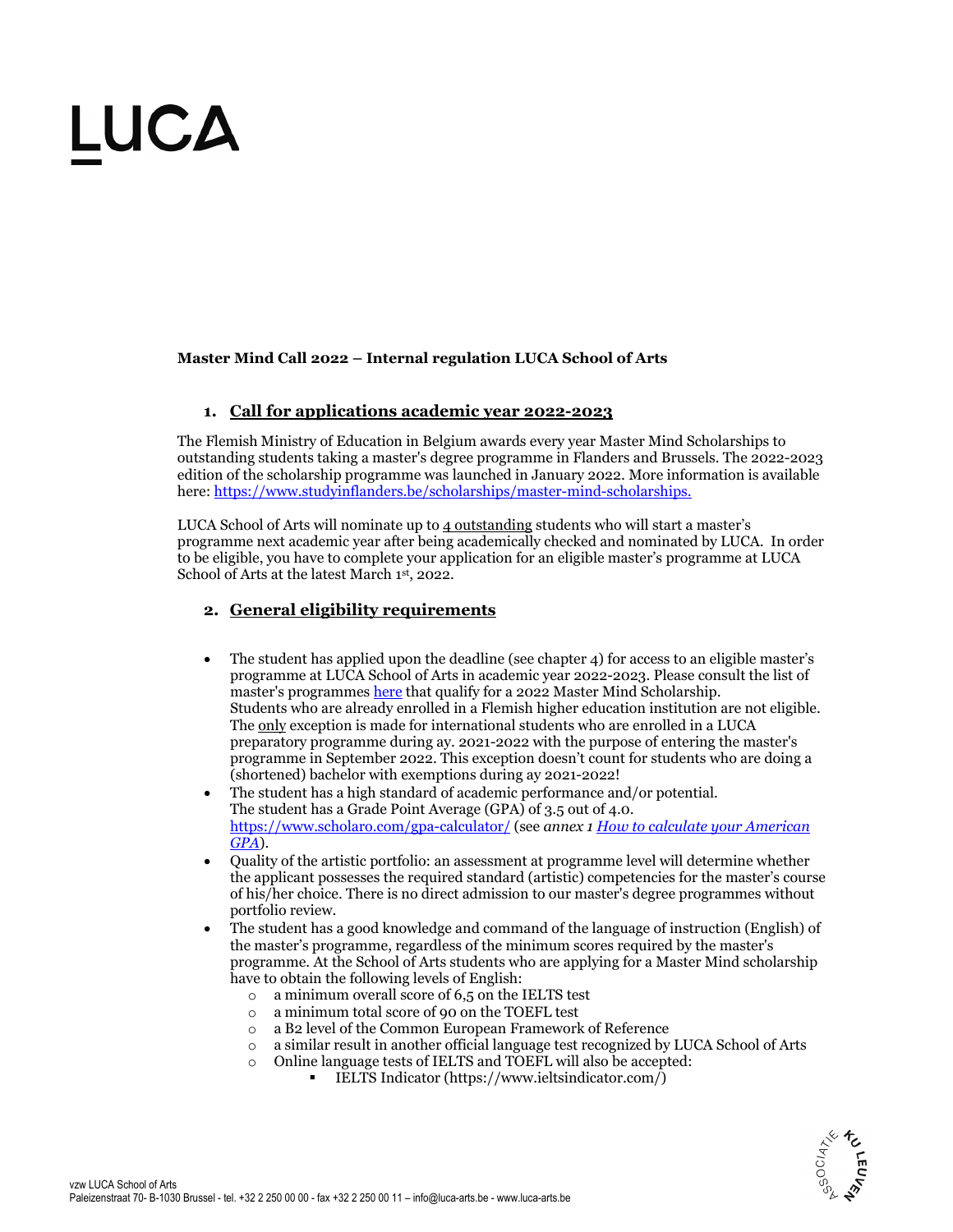- TOEFL iBT Special Home Edition (https://www.ets.org/s/cv/toefl/athome/)
- All nationalities are eligible. The previous degree obtained should be from a higher education institution located outside Flanders. International students who have been on credit mobility in a hosting Flemish higher education institution are still eligible for a Master Mind Scholarship.
- LUCA also performs an academic check of the student's file. The student has to be accepted by LUCA School of Arts to be able to receive the scholarship.
- The applicant can be nominated by only one Flemish higher education institution. If the applicant is preselected by an higher education institution other than LUCA, the applicant has to choose one Flemish HEI to submit the application into the Mobility Online tool.
- Students who enrol for the following programmes for the academic year 2022-2023 are not eligible for the Master Mind Scholarships: preparatory programmes, bridging programmes and distance learning.
- Student mobility during the master's programme is allowed if supported by the master programme. However, at least half of the credits of the master's programme must be obtained at the Flemish higher education institution.

### **3. Scholarship modalities**

- The duration of the mobility is 1 academic year for a master programme of 60 ECTS and two academic years for a master's programme of 120 ECTS.
- The student receives a maximum scholarship of  $\epsilon$  8,400 per academic year according to the modalities mentioned in the *Annex 2 Payment of the scholarship*.
- If the student completes a one-year Master programme, but does not obtain the Master degree at the end of the academic year in 2023 (July or September) the final instalment of €1.400 will not be awarded.

In case of a two-year Master Programme at least 54 ECTS must be obtained in the first academic year in 2023 (July or September) to be able to receive the final instalment of €1.400 of the first year and to be entitled to the scholarship for the second academic year. More information can be found in the *Annex 2 Payment of the scholarship*. Exceptions to this rule can only be granted by VLUHR in agreement with LUCA School of Arts and the Department of Education and Training.

- Master Mind Scholarship holders pay a reduced tuition fee. The rate for the 2022-2023 academic year is  $C115,80$ . This rate may increase slightly in the following years. If the student loses his/her scholarship, the student will have to pay the full tuition fee if he/she wants to continue the programme without the scholarship
- The Flemish Government reserves a number of scholarships for students from the following countries which are priority countries for the government of Flanders: Japan (3), Mexico (3), Palestine (2) and USA (5). If these numbers of scholarships are not taken up, they will be awarded according to the ranking of the candidates as decided by the Flemish Selection committee.
- Students should not combine this scholarship with another scholarship from the Flemish Government or an Erasmus Mundus scholarship.
- Upon completion of the mobility, all students are expected to submit an essay for which a format is provided and fill in a short questionnaire about their mobility.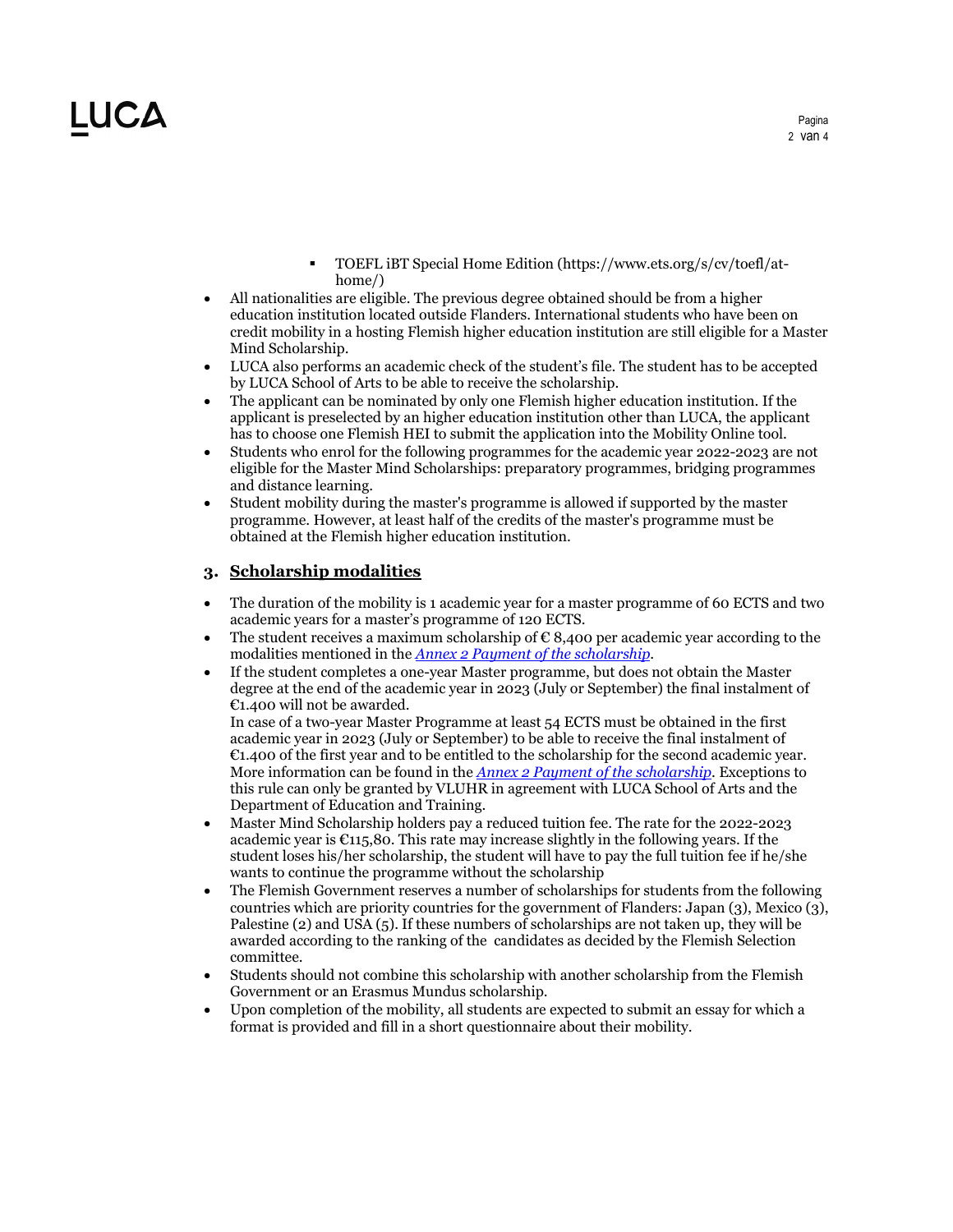### **4. Application procedure and timing at LUCA School of Arts for the Master Mind scholarship**

#### Start of the LUCA **internal** selection

- Step 1: The candidate submits a **complete application file for accessing an eligible LUCA master's programme** at the latest **March 1st, 2022**, using the application portal of LUCA. There, applicants will find the e-form and application instructions for the composition of the master's programme application file. International students who are enrolled in a LUCA preparatory programme during ay 2021- 2022 are also eligible because of their initial application for a LUCA master's programme in 2021.
- Step 2: The master assessment committees at LUCA will select the 2022 master's programme candidates on the basis of the submitted applications for the master assessment by Saturday April 9th 2022. Students are informed about the result of the assessment via the LUCA Admissions tool.
- Step 3: selected candidates and also international students in a LUCA preparatory programme during ay 2021-2022 are invited to apply for a Master Minds scholarship by sending the entire application dossier to international@luca-arts.be including the following reference: *"Master Mind LUCA 2022 application first name + family name"…..* The deadline for the **application is Monday 25 April 2022**.

The following documents are required for the scholarship application:

- The LUCA/VLUHR 2022 Master Mind application form
	- A passport photo
	- An international passport or national ID card
	- A Curriculum Vitae (including your American GPA out of 4.0 and if applicable your publications, academic awards, previous scholarships, etc.) https://www.scholaro.com/gpa-calculator/ (see annex: *How to calculate your American GPA*)
	- A transcript of records (if written in another language than Dutch, French, German or English, a certified translation must be enclosed)
	- English language test results or Letter of Exemption provided by the host university
	- Letter of motivation written in English
	- Two letters of recommendation from professors of your (previous) home university, university of applied sciences, School of Arts or recent employer written in English
	- Copy of acquired diploma(s); in written in another language than Dutch, French, German or English, a certified translation must be enclosed
- step 4: LUCA School of Arts will nominate up to 4 students by a commission presided by the Vice-Deans for Education and Internationalization, the Expert for Internationalisation and one International Coordinator. The Commission finalizes the nomination at the latest by Thursday April  $28<sup>th</sup>$  2022. The following elements will be taken into account when assessing the application:
	- o the quality of the applicant's motivation (30 points);